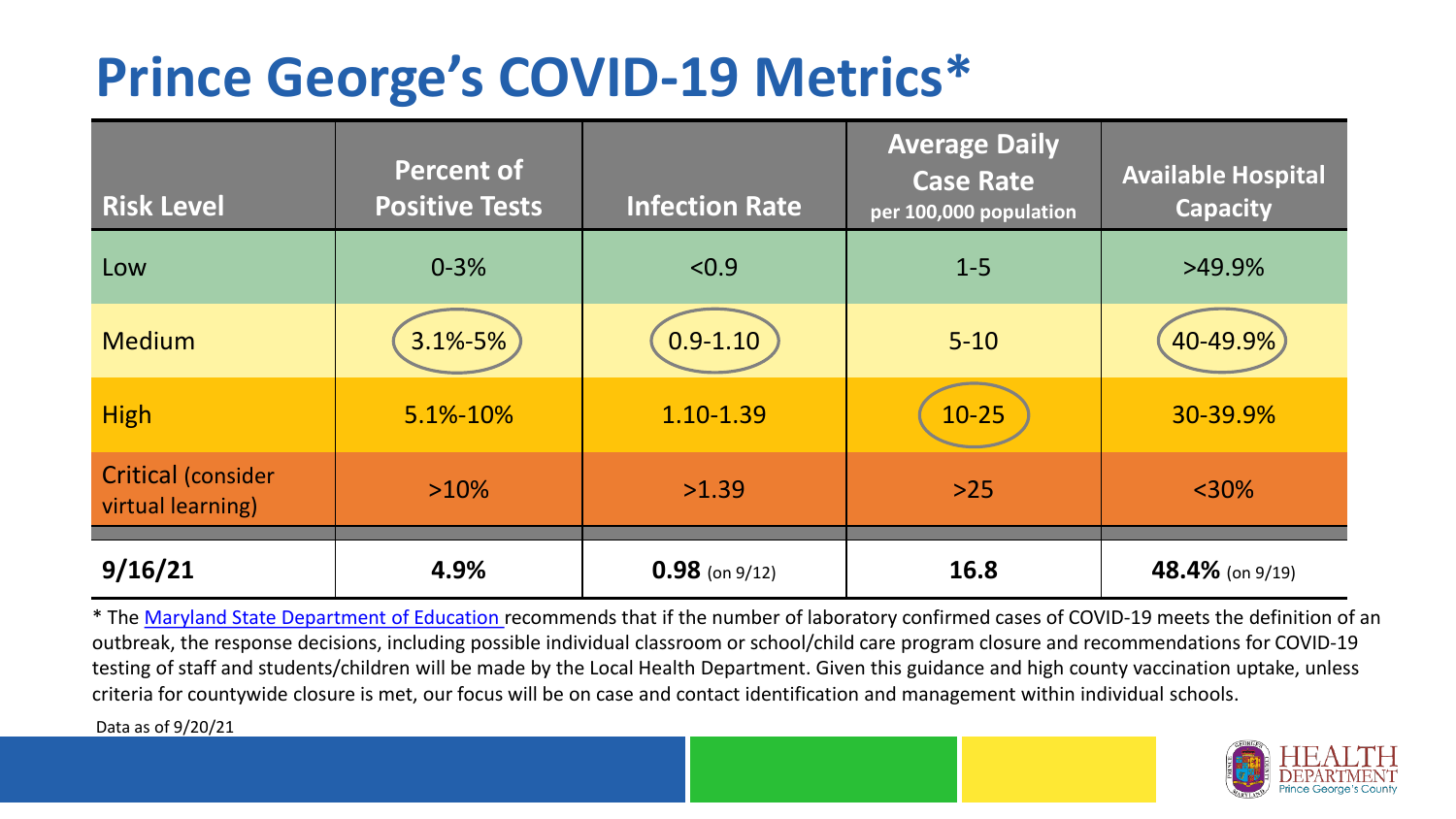# **COVID-19 Community Transmission and Vaccination**

Per the [CDC updated guidance for COVID-19 Prevention in K-12 Schools,](https://www.cdc.gov/coronavirus/2019-ncov/community/schools-childcare/k-12-guidance.html) vaccination is considered the leading prevention strategy for those who are eligible, and **Prince George's County exceeds the percentage of U.S. vaccinations for ages 12 and above**. The CDC also emphasizes using multiple prevention strategies together consistently, included universal indoor masking, as needed based on the level of community transmission and vaccine coverage.



\*County-specific data as of 9/20/21; all other data accessed on 9/20/21 at:<https://covid.cdc.gov/covid-data-tracker>

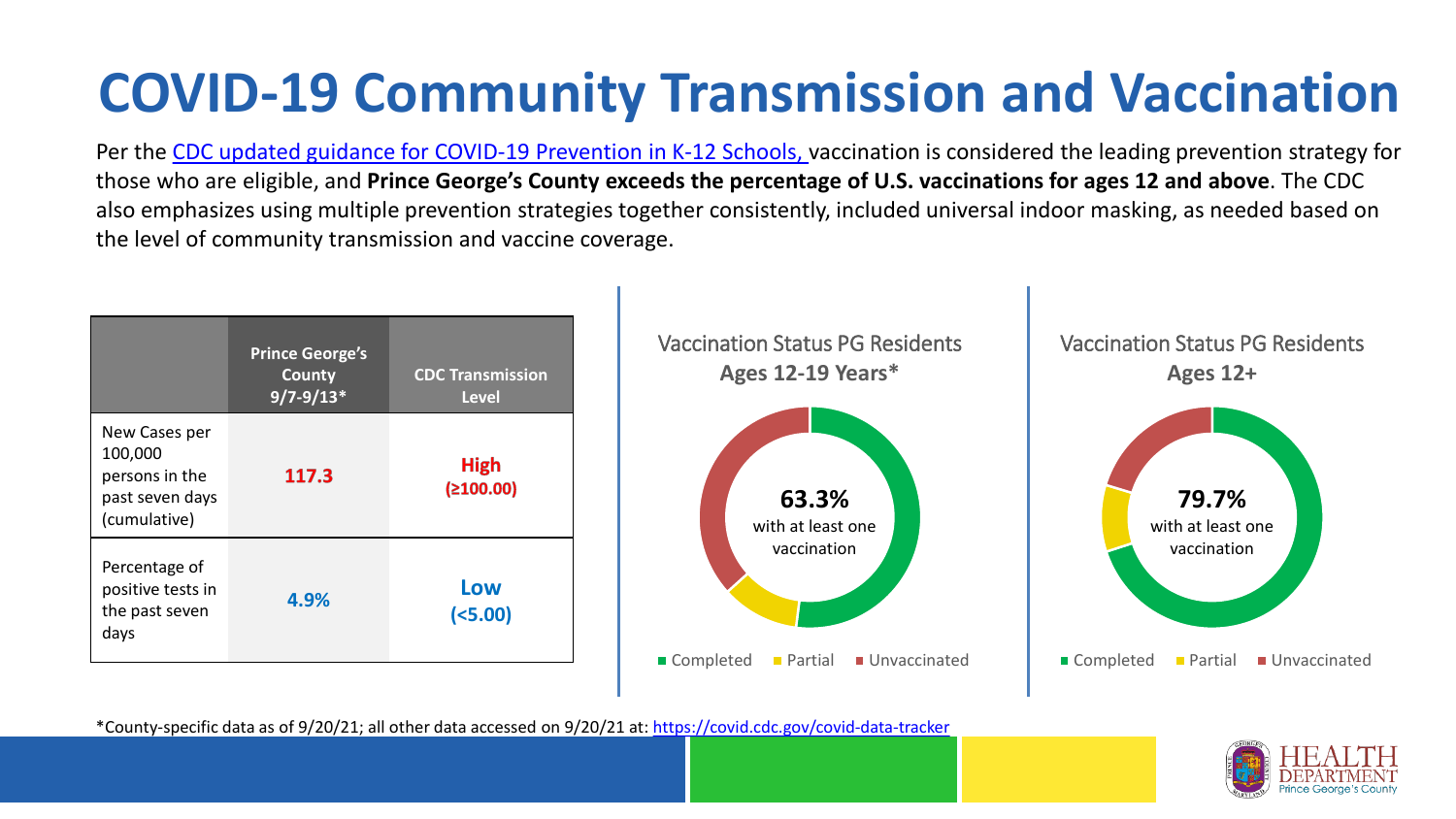#### **Testing: Percent Positive** (past 7 days by test date)

The percent of tests returning as positive for county residents **was 4.9% in the middle of last week**. We have decreased below 5.0% for the first time since August 3rd.

**Percent of Positive COVID-19 Tests by Date Collected** (as of 9/20/21)



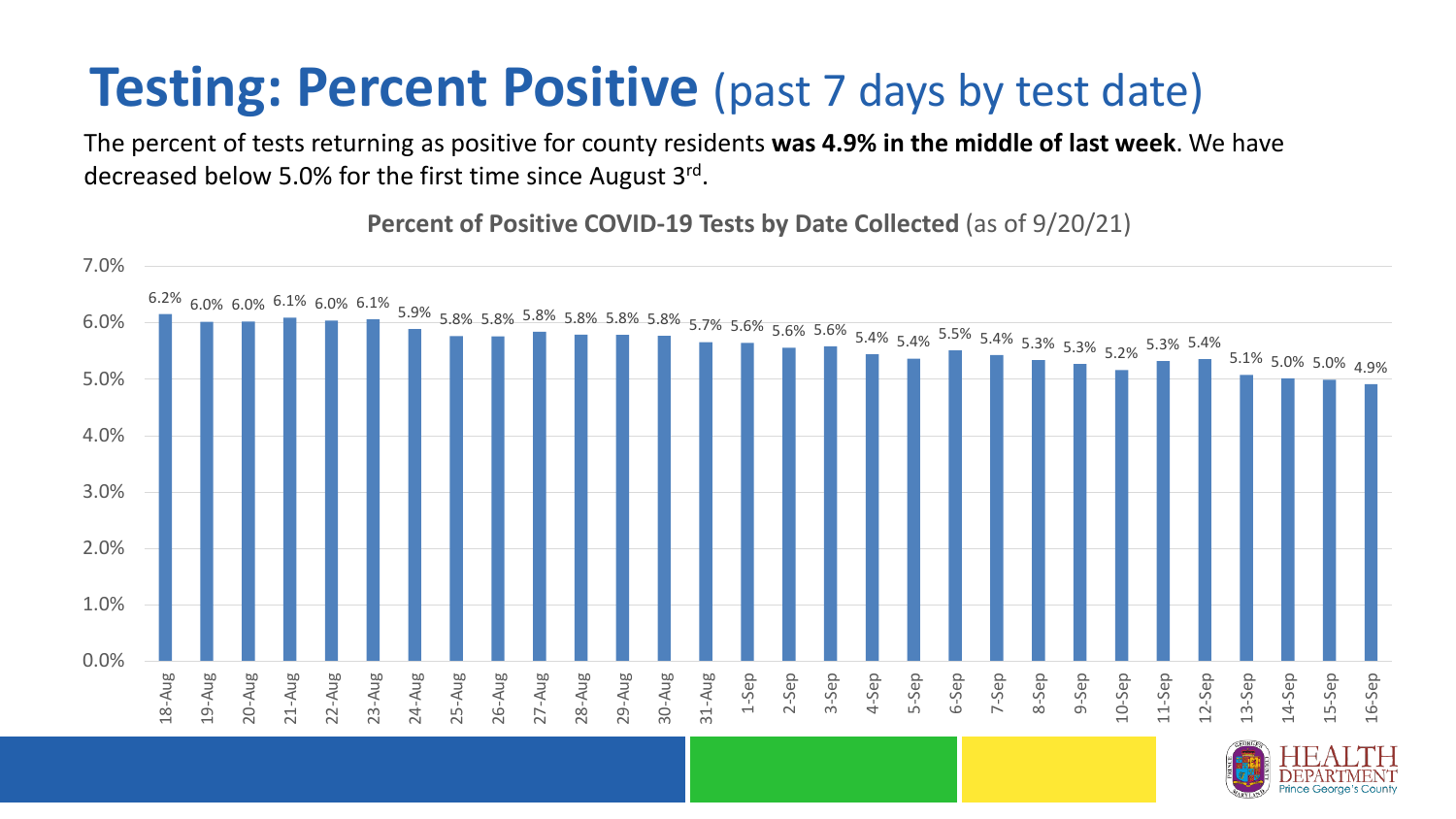### **Infection Rate for Prince George's County**



#### **Estimated by CovidActNow.org**

Accessed 9/20/2021. Each data point is a 14-day weighted average. Presented as the most recent seven days of data as a dashed line, as data is often revised by states several days after reporting.

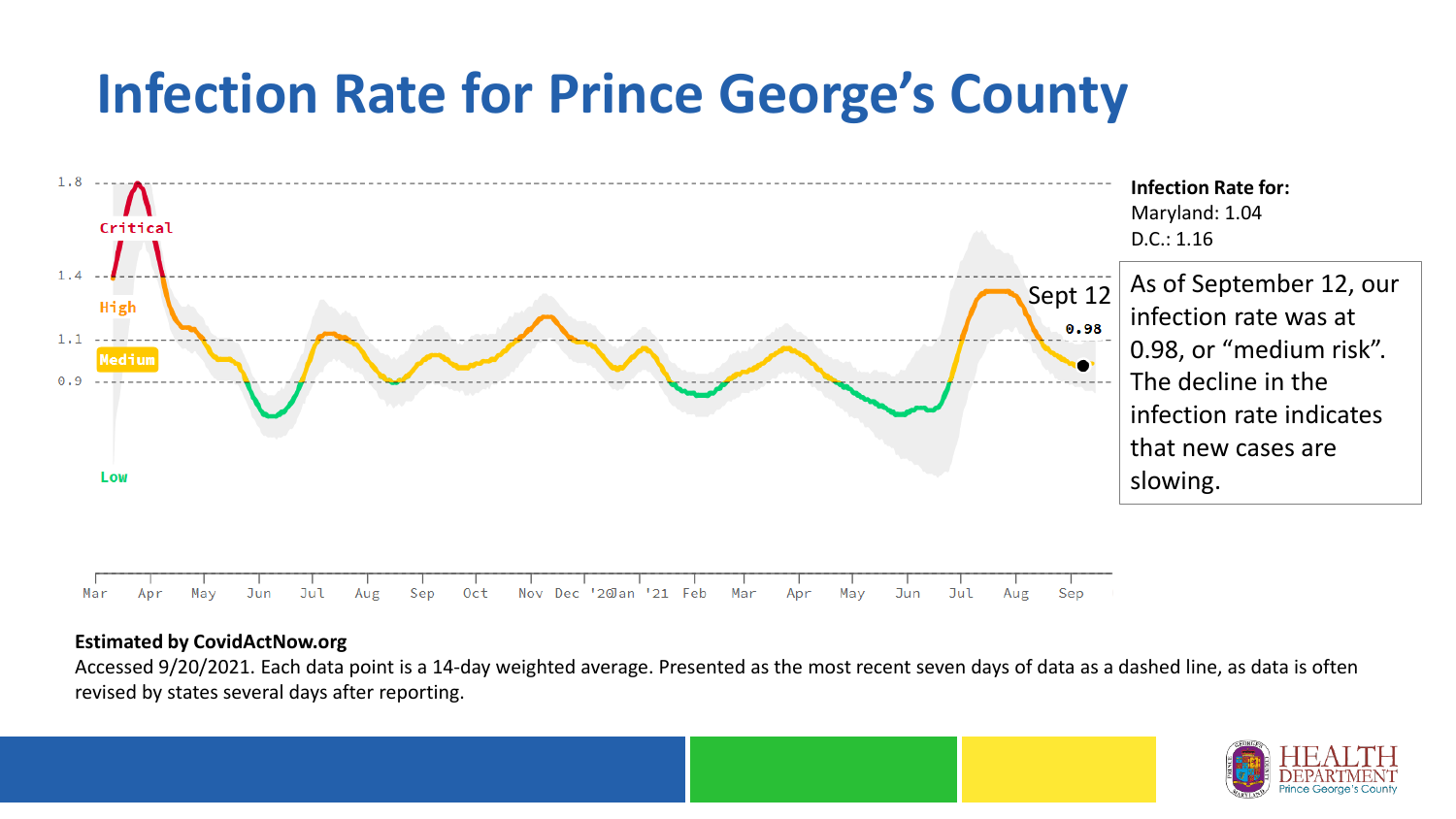#### **Average Daily Case Rate** (7-day Average by test date)

**The daily case rate in the middle of last week was 16.8 new cases per 100,000 residents.** We have remained "high risk" or above 10.0 since the end of July 2021.



**Average New COVID-19 Cases Per Day Per 100,000 Residents**